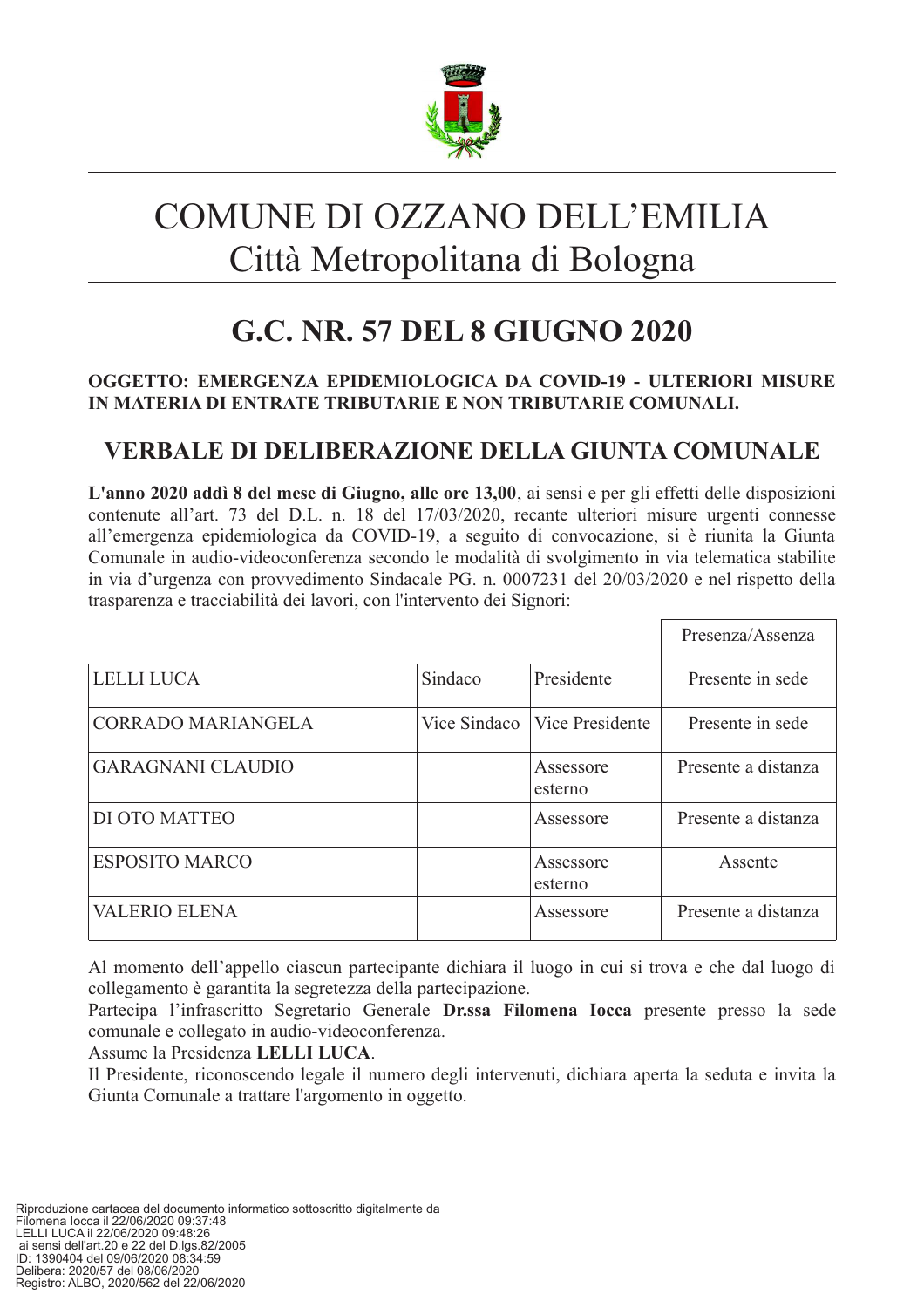#### **DELIBERAZIONE DELLA GIUNTA COMUNALE NR. 57 DEL 8 GIUGNO 2020**

#### OGGETTO: EMERGENZA EPIDEMIOLOGICA DA COVID-19 - ULTERIORI MISURE IN MATERIA DI ENTRATE TRIBUTARIE E NON TRIBUTARIE COMUNALI.

#### **LA GIUNTA COMUNALE**

#### VISTE:

- la deliberazione di Consiglio Comunale n. 9 del  $13/03/2020$ , esecutiva ai sensi di legge, relativa a "Presentazione al Consiglio Comunale ed approvazione dell'aggiornamento dello schema del Documento Unico di Programmazione (DUP) 2020 - 2022 e relativi dati contabili" e successive modificazioni;
- la deliberazione di Consiglio Comunale n. 11 del  $13/03/2020$ , esecutiva ai sensi di legge, relativa a "Approvazione del Bilancio 2020 - 2022 e relativi allegati" e successive modificazioni;
- la deliberazione di Giunta Comunale n. 32 del  $13/03/2020$ , esecutiva ai sensi di legge, "Approvazione del P.E.G. finanziario Esercizio 2020 - 2022 – Assegnazione risorse" e successive modificazioni:
- $-$  la deliberazione di Giunta Comunale n. 50 del  $20/05/2020$ , esecutiva ai sensi di legge, "Approvazione Piano della Performance 2020 - 2022";

#### VISTI:

- $-$  1'art. 42 del D.Lgs. 18.8.2000, n. 267, che assegna al Consiglio Comunale la competenza relativa all'istituzione e ordinamento dei tributi, con esclusione della determinazione delle relative aliquote;
- $-$  1'art. 53, comma 16, della legge 23.12.2000, n. 388, come sostituito dall'art. 27, comma 8, della Legge 28.12.2001, n. 448 che stabilisce che il termine per deliberare le aliquote e le tariffe dei tributi locali e dei servizi pubblici locali, nonché per approvare i regolamenti relativi alle entrate degli Enti locali è stabilito entro la data fissata da norme statali per la deliberazione del bilancio di previsione. I regolamenti sulle entrate, anche se approvati successivamente all'inizio dell'esercizio, purché entro il termine di cui sopra, hanno effetto dal 1<sup>°</sup> gennaio dell'anno di riferimento:
- l'art. 1, comma 169, della legge 27.12.2006, n. 296, che stabilisce che gli Enti locali deliberano le tariffe e le aliquote relative ai tributi di loro competenza entro la data fissata da norme statali per la deliberazione del bilancio di previsione. Dette deliberazioni, anche se approvate successivamente all'inizio dell'esercizio purché entro il termine innanzi indicato, hanno effetto dal l<sup>o</sup> gennaio dell'anno di riferimento;
- $-$  1'art. 193, comma 3, ultimo periodo, del D.Lgs. 18.8.2000, n. 267 e ss.mm.ii.;
- $-$  il D.Lgs. 15.11.1993, n. 507 e ss.mm.ii.;
- $-$  1'art. 50 della Legge 27.12.1997, n. 449;
- la Legge 27.7.2000, n. 212 e ss.mm.ii., recante disposizioni in materia di statuto dei diritti del contribuente;
- $-$  il Titolo III del D.Lgs. 15.12.1997, n. 446 e ss.mm.ii., in particolare gli articoli 52, 62, 63 64;
- il Regolamento generale delle entrate tributarie comunali, adottato con deliberazione del Consiglio Comunale n. 138 del 17.12.1998, modificato con deliberazioni del Consiglio Comunale n.118/1999, n.127/2001, n. 28/2003, n. 16/2007, n. 32/2010, n. 33/2013, n. 66/2014, n. 67/2015, come modificato, a decorrere dal 01.01.2016, con deliberazione del Consiglio Comunale n. 29 del 20.4.2016, in "Regolamento generale delle entrate tributarie comunali e della riscossione delle entrate extratributarie comunali";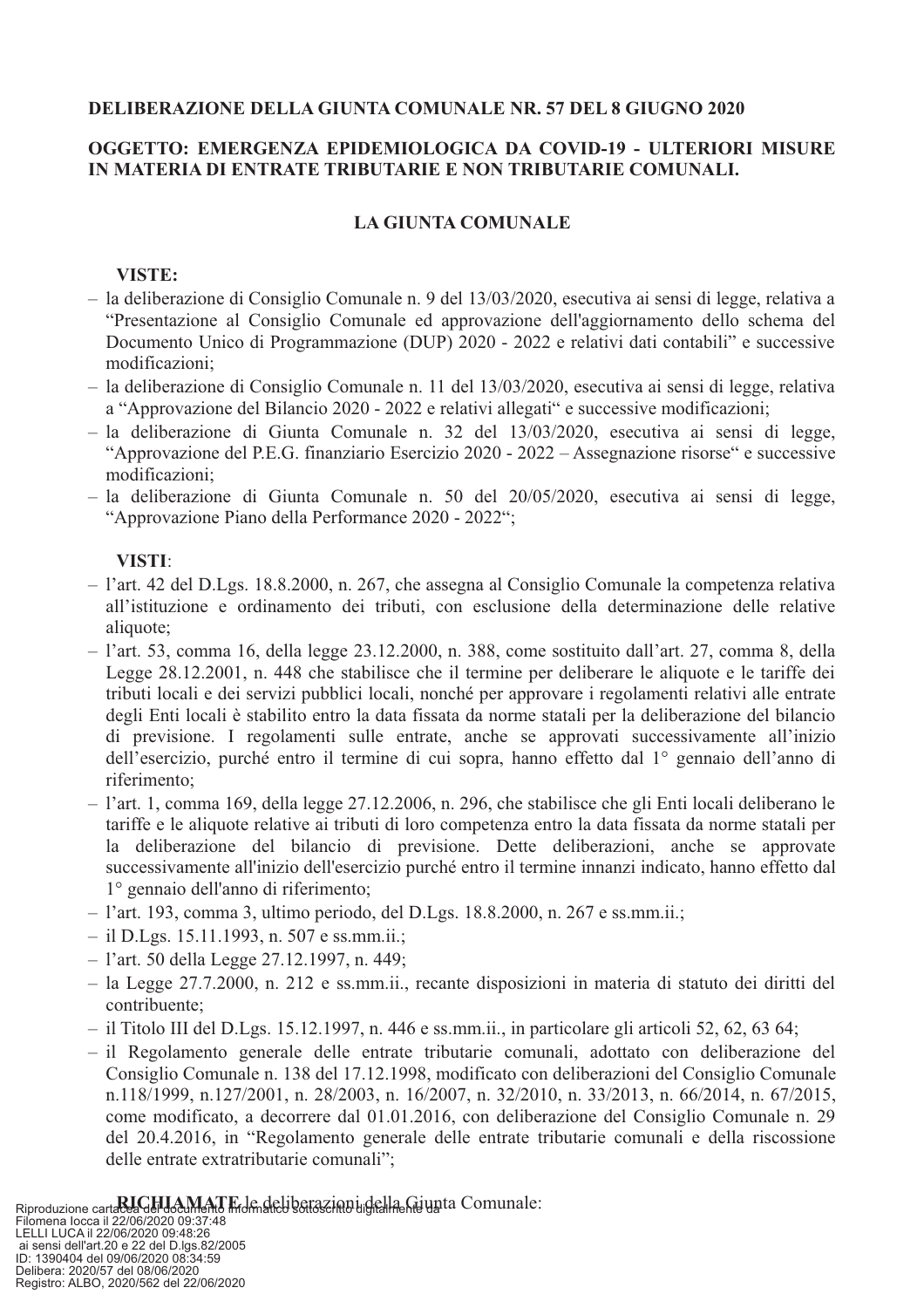- n. 16 del 25/02/2020, con oggetto: "Imposta Comunale sulla Pubblicità Determinazione delle tariffe per l'anno 2020 – Differimento del termine di versamento ordinario per l'anno 2020 e determinazione del numero delle rate.", dichiarata immediatamente eseguibile, mediante la quale è stato, tra l'altro, differito dal 31 gennaio al 30 aprile 2020 il termine di versamento ordinario della prima rata dell'imposta comunale sulla pubblicità per l'anno 2020, per tutte le categorie di contribuenti interessati, precisando che entro il termine del 30 aprile 2020 deve essere presentata anche la denuncia di cessazione da parte dei contribuenti interessati, con effetto dall'anno 2020, con obbligo di rimozione dei mezzi pubblicitari entro il medesimo termine e autorizzando il Concessionario del servizio di accertamento e riscossione dell'imposta comunale sulla pubblicità e diritti sulle pubbliche affissioni a non applicare sanzione alcuna per le denunce di cessazione, con effetto dall'anno 2020, presentate entro il 30/04/2020, dai contribuenti interessati; è stato inoltre stabilito nel 02 dicembre 2020 il termine di versamento a saldo dell'imposta comunale sulla pubblicità dovuta per l'intero anno 2020, calcolato sulla base delle tariffe determinate per l'intero anno di imposta 2020, adottate con il medesimo atto (Allegato A), con conguaglio su quanto già versato per l'anno di imposta;
- n. 17 del 25/02/2020, con oggetto: "Tassa Occupazione Spazi ed Aree Pubbliche-Determinazione delle tariffe per l'anno 2020 - Differimento del termine di versamento ordinario per l'anno 2020.", dichiarata immediatamente eseguibile, mediante la quale è stato, tra l'altro, differito dal 31 gennaio al 30 aprile 2020 il termine di versamento ordinario per l'anno 2020 della tassa occupazione spazi ed aree pubbliche, per tutte le categorie di contribuenti interessati;

#### **CONSIDERATO:**

- $-$  che l'art. 1, comma 738, della Legge 27.12.2019, n. 160 dispone che "A decorrere dall'anno 2020, l'imposta unica comunale di cui all'articolo 1, comma 639, della Legge 27 dicembre 2013 n. 147, è abolita, ad eccezione delle disposizioni relative alla tassa sui rifiuti (TARI): l'imposta municipale propria (IMU) è disciplinata dalla disposizioni di cui ai commi da 739 a 783.";
- in relazione all'imposta municipale propria (IMU) disciplinata dai commi da 739 a 783 dell'art. 1 della Legge n. 160/2019, vigente dall'1 gennaio 2020:
	- il comma 762 dispone che, in deroga all'art. 52 del D.Lgs. n. 446 del 1997, i soggetti passivi effettuano il versamento dell'imposta dovuta al Comune per l'anno in corso in due rate, scadenti la prima il 16 giugno e la seconda il 16 dicembre;
	- il comma 775 prevede che i Comuni possano, con proprio regolamento, deliberare circostanze attenuanti o esimenti nel rispetto dei principi stabiliti dalla normativa statale;
	- il comma 777, lett. b), prevede che i Comuni possano, con proprio regolamento, stabilire differimenti di termini per i versamenti, per situazioni particolari;
	- il comma 744 prevede che, in relazione agli immobili accatastati in categoria D, sia riservata una quota, con aliquota 0,76 per cento, con versamento diretto allo Stato e che le attività di accertamento e riscossione relative agli immobili ad uso produttivo classificati nel gruppo catastale D sono svolte dai comuni, ai quali competono le maggiori somme derivanti dallo svolgimento delle suddette attività a titolo di imposta, interessi e sanzioni;
- una parte del gettito IMU destinato ai Comuni viene prelevato direttamente dallo Stato, tramite il sistema di gestione dei versamenti con modello F24 da parte dell'Agenzia delle Entrate, per alimentare il Fondo di Solidarietà Comunale (FSC);

PREMESSO che, a seguito dell'emergenza sanitaria epidemiologica da COVID-19, sono stati adottati, a livello nazionale, numerosi provvedimenti recanti misure urgenti per fronteggiare l'emergenza epidemiologica da COVID-19, che hanno comportato la riduzione o la sospensione delle normali attività economiche, interessando anche servizi di assistenza fiscale e studi professionali, con importanti ripercussioni negative sulla capacità di una diffusa platea di contribuenti di ottemperare agli obblighi tributari, sia per ragioni di mancanza di disponibilità finanziaria, sia per ragioni di natura amministrativa, nonché per le misure di distanziamento sociale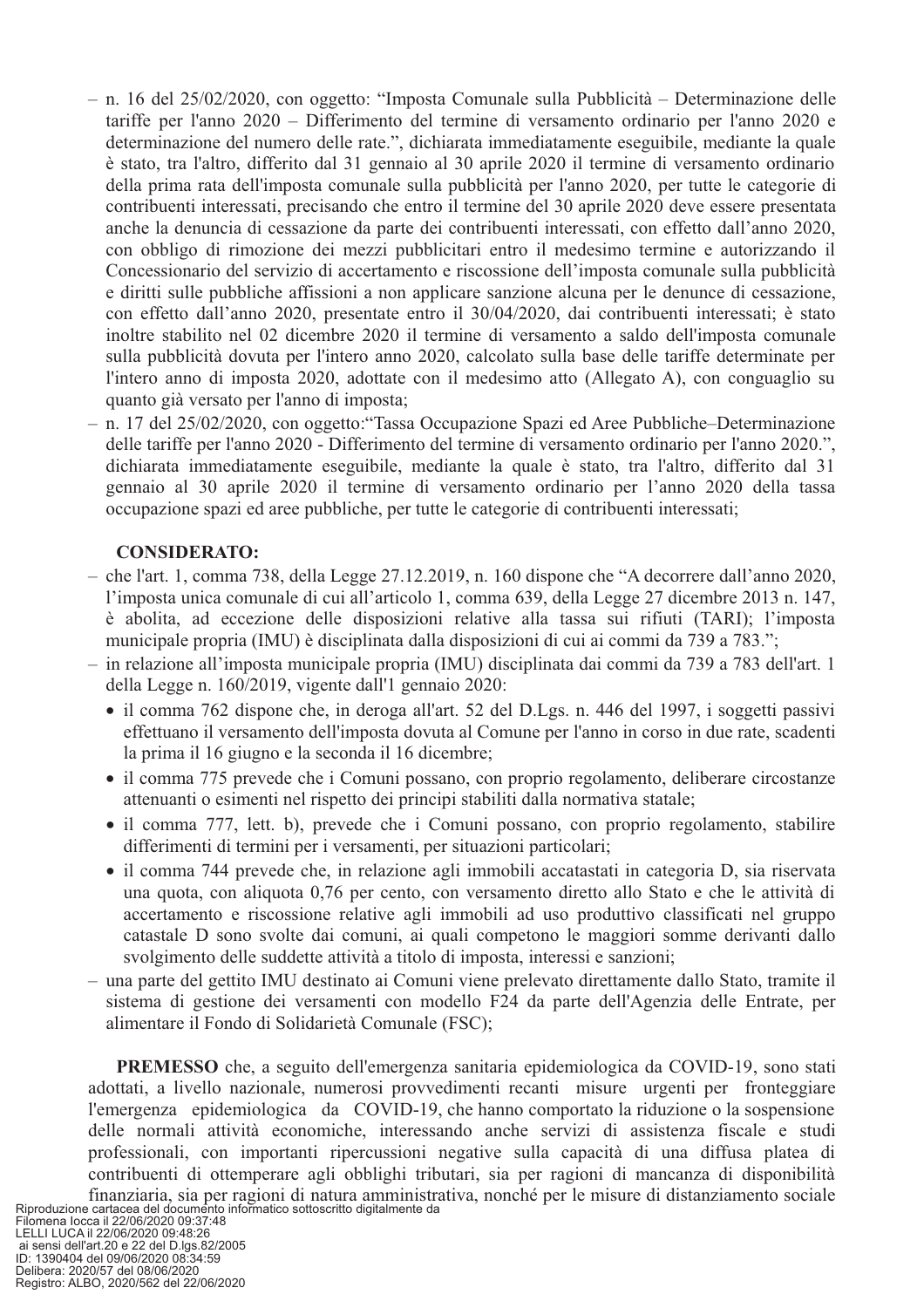adottate e prorogate;

VISTO, in particolare, quanto disposto con il D.L.17.03.2020, n.18, convertito con modificazioni dalla Legge 24.04.2020, n. 27 e con i successivi provvedimenti emergenziali, tra i quali, da ultimo, il D.L. 19.05.2020, n. 34, con i quali vengono individuate e disciplinate misure specifiche ed urgenti per contenere gli effetti negativi che l'emergenza epidemiologica COVID-19 sta producendo sul tessuto socio-economico nazionale, nonché definiti nuovi termini per l'assolvimento degli adempimenti relativi alle entrate statali, ricollocati generalmente nel mese di settembre;

**DATO ATTO** che con deliberazione della Giunta Comunale n.34 del 23.03.2020, oggetto: "Emergenza epidemiologica da COVID-19 – Sospensione al 30/06/2020 dei termini di versamento di entrate tributarie e non tributarie comunali in scadenza nel periodo dall'8 marzo al 31 maggio 2020.", non desumendo nel D.L. 17.03.2020, n.18 l'espressa sospensione dei versamenti individuati nell'atto e l'individuazione del termine entro il quale effettuare i versamenti sospesi, sono state adottate le seguenti specifiche misure:

- 1. sospendere, fino al 30 giugno 2020, per tutte le categorie di contribuenti, i termini di versamento ordinari di tributi comunali con scadenza compresa tra l'8 marzo e il 31 maggio 2020, precisamente:
	- 1.1 prima rata della imposta comunale sulla pubblicità di cui alla deliberazione della Giunta Comunale n.16 del 25/02/2020, con scadenza 30 aprile 2020, precisando che rimane inalterato il termine del 30 aprile 2020, stabilito con la citata deliberazione, entro il quale deve essere presentata la denuncia di cessazione da parte dei contribuenti interessati, con effetto dall'anno 2020, con obbligo di rimozione dei mezzi pubblicitari entro il medesimo termine; il Concessionario del servizio di accertamento e riscossione dell'imposta comunale sulla pubblicità e diritti sulle pubbliche affissioni è autorizzato a non applicare sanzione alcuna per le denunce di cessazione, con effetto dall'anno 2020, presentate entro il 30 aprile 2020, dai contribuenti interessati;
	- 1.2 tassa occupazione spazi ed aree pubbliche di cui alla deliberazione della Giunta Comunale n. 17 del 25/02/2020, con scadenza 30 aprile 2020;
- 2. sospendere, fino al 30 giugno 2020, i termini di versamento di tributi comunali, anche riferiti ad annualità pregresse, anche derivanti da provvedimenti di ricalcolo, di accertamento, di dilazione (diversi dagli atti di riscossione coattiva) con scadenza compresa tra l'8 marzo e il 31 maggio 2020;
- 3. a sospendere, fino al 30 giugno 2020, i termini di versamento di avvisi di pagamento ordinari e/o di sollecito di entrate non tributarie comunali (es. rette servizi educativi-scolastici, ecc.), derivanti da provvedimenti amministrativi, anche di rateazione (diversi dai provvedimenti di riscossione coattiva), con scadenza compresa tra l'8 marzo e il 31 maggio 2020;
- 4. autorizzare il funzionario responsabile dei tributi di cui ai precedenti punti 1.2. e 2., nonché il Concessionario del servizio di accertamento e riscossione dell'imposta comunale sulla pubblicità e diritti sulle pubbliche affissioni di cui al precedente punto 1.1, a non applicare sanzione alcuna per i pagamenti effettuati entro il 30 giugno 2020 dai contribuenti interessati;
- 5. autorizzare i responsabili delle entrate di cui ai precedenti punti 1,2,3, a non applicare interessi moratori per i versamenti effettuati entro il 30 giugno 2020 dai contribuenti interessati;
- 6. riservarsi, qualora fossero previsti ulteriori termini di durata delle misure introdotte dal D.L. n.18/2020, di valutare l'estensione della misura prevista con l'atto per le categorie di contribuenti interessati:
- 7. con riferimento alle entrate tributarie e non tributarie, dare atto che la sospensione dei termini dei versamenti, scadenti nel periodo dall'8 marzo al 31 maggio 2020, derivanti da provvedimenti di riscossione coattiva è disciplinata dall'art. 68 del D.L. n. 18/2020;
- 8. riservarsi, in relazione ad eventuali provvedimenti legislativi inerenti l'emergenza epidemiologica COVID-19 che amplino la potestà regolamentare dei Comuni in materia di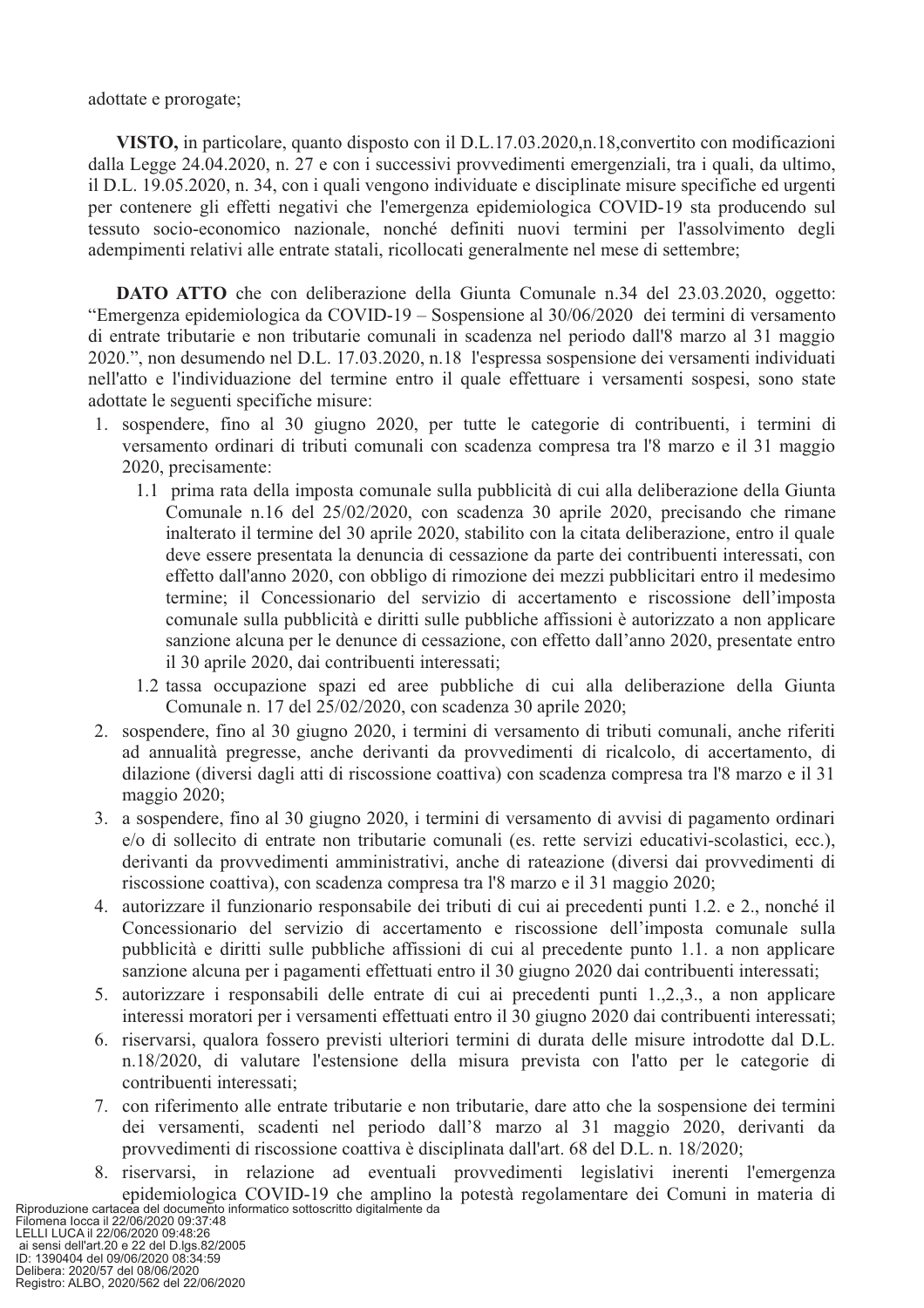entrate tributarie proprie, non previsti dal D.L. 17.03.2020 n. 18, di valutare possibili ulteriori misure di sostegno a categorie di contribuenti individuate, in coerenza con gli equilibri complessivi del bilancio di previsione 2020-2022;

**PRESO ATTO** che il D.L. 17.03.2020, n. 18, convertito con modificazioni dalla Legge 24.04.2020, n.27 dispone, tra l'altro:

- $-$  la sospensione, dal 8 marzo al 31 maggio 2020, delle attività di cui all'art. 67, rubricato: "Sospensione dei termini relativi all'attività degli uffici degli enti impositori" (liquidazione, controllo, accertamento, riscossione, contenzioso...);
- con riferimento alle entrate tributarie e non tributarie, la sospensione dei termini dei versamenti, scadenti nel periodo dal 8 marzo al 31 agosto 2020, derivanti dai documenti di riscossione coattiva di cui all'art. 68, rubricato: "Sospensione dei termini di versamento dei carichi affidati all'agente della riscossione" (cartelle e ingiunzioni di pagamento...);
- per l'esercizio 2020, il termine per la deliberazione del bilancio di previsione di cui all'art. 151, comma 1, del D.Lgs. 18 agosto 2000, n. 267 è differito al 31 luglio 2020 (art. 107, comma 2);

PRESO ATTO che il D.L. 19.05.2020, n. 34, dispone, tra l'altro:

- la sospensione della notifica fino al  $1^{\circ}$  gennaio 2021 per gli atti di accertamento, di contestazione, di irrogazione delle sanzioni, di recupero dei crediti di imposta, di liquidazione e di rettifica e liquidazione emessi dagli enti impositori, per i quali i termini di decadenza, calcolati senza tener conto del periodo di sospensione di cui all'art. 67 del D.L. n. 18/2020, convertito con modificazioni dalla Legge n. 27/2020, scadono tra 1'8 marzo e il 31 dicembre 2020;
- con riferimento alle entrate tributarie e non tributarie, la sospensione dei termini dei versamenti, scadenti nel periodo dal 8 marzo al 31 agosto 2020, derivanti dai documenti di riscossione coattiva di cui all'art. 68 (rubricato: "Sospensione dei termini di versamento dei carichi affidati all'agente della riscossione") del D.L. n. 18/2020, convertito con modificazioni dalla Legge n. 27/2020 (cartelle e ingiunzioni di pagamento...);

**RITENUTO** di adottare, in linea con le misure stabilite anche dal D.L. n. 34/2020, che ha previsto ulteriore proroga dei termini già posticipati con il D.L. n. 18/2020, convertito con modificazioni dalla Legge n. 27/2020, adeguate misure per supportare i contribuenti che stanno, in generale, subendo difficoltà sia di ordine finanziario che amministrativo, dovute agli interventi di protezione a tutela della salute dei cittadini nella fase emergenziale e tenuto conto delle difficoltà conseguenti all'esigenza di distanziamento sociale evidenziate sia dai contribuenti che dai loro intermediari, con differimento e dilatazione dei termini di erogazione dei servizi di assistenza fiscale, specie riferiti agli adempimenti inerenti alla nuova imposta municipale propria, di solito resi contestualmente all'assistenza per la compilazione delle dichiarazioni dei redditi;

RILEVATE le implicazioni, in relazione alla quota statale per gli immobili accatastati in categoria D, nonché sulla costituzione del Fondo di Solidarietà Comunale (FSC), con la quota di alimentazione proveniente dal gettito IMU dei comuni, si ritiene opportuno, per quanto concerne la prima rata dell'IMU, la cui scadenza è fissata al 16 giugno 2020, di mantenere inalterato detto termine di versamento per tutti i contribuenti, prevedendo tuttavia, data la difficile situazione contingente, di non applicare sanzioni ed interessi qualora il versamento sia effettuato entro e non oltre il 16/09/2020, nello spirito anche dell'art. 10 della Legge n. 212/2000, che prevede che i rapporti tra contribuente ed amministrazione finanziaria siano improntati al principio della collaborazione e della buona fede;

RICHIAMATO l'art. 52 del D.Lgs. 15.12.1997, n. 446 e ss.mm.ii., ai sensi del quale, "i Comuni possono disciplinare con regolamento le proprie entrate, anche tributarie, salvo per quanto attiene alla individuazione e definizione delle fattispecie imponibili, dei soggetti passivi e della Riproduzione cartecea del gocumento informatico settoscritto digitalmente da rispetto delle esigenze di semplificazione degli LELLI LUCA il 22/06/2020 09:48:26

LELL-1 LOCAT 2200/2020 09:34:59<br>22 del D. (195.82/2005<br>ID: 1390404 del 09/06/2020 08:34:59<br>Delibera: 2020/57 del 08/06/2020<br>Registro: ALBO, 2020/562 del 22/06/2020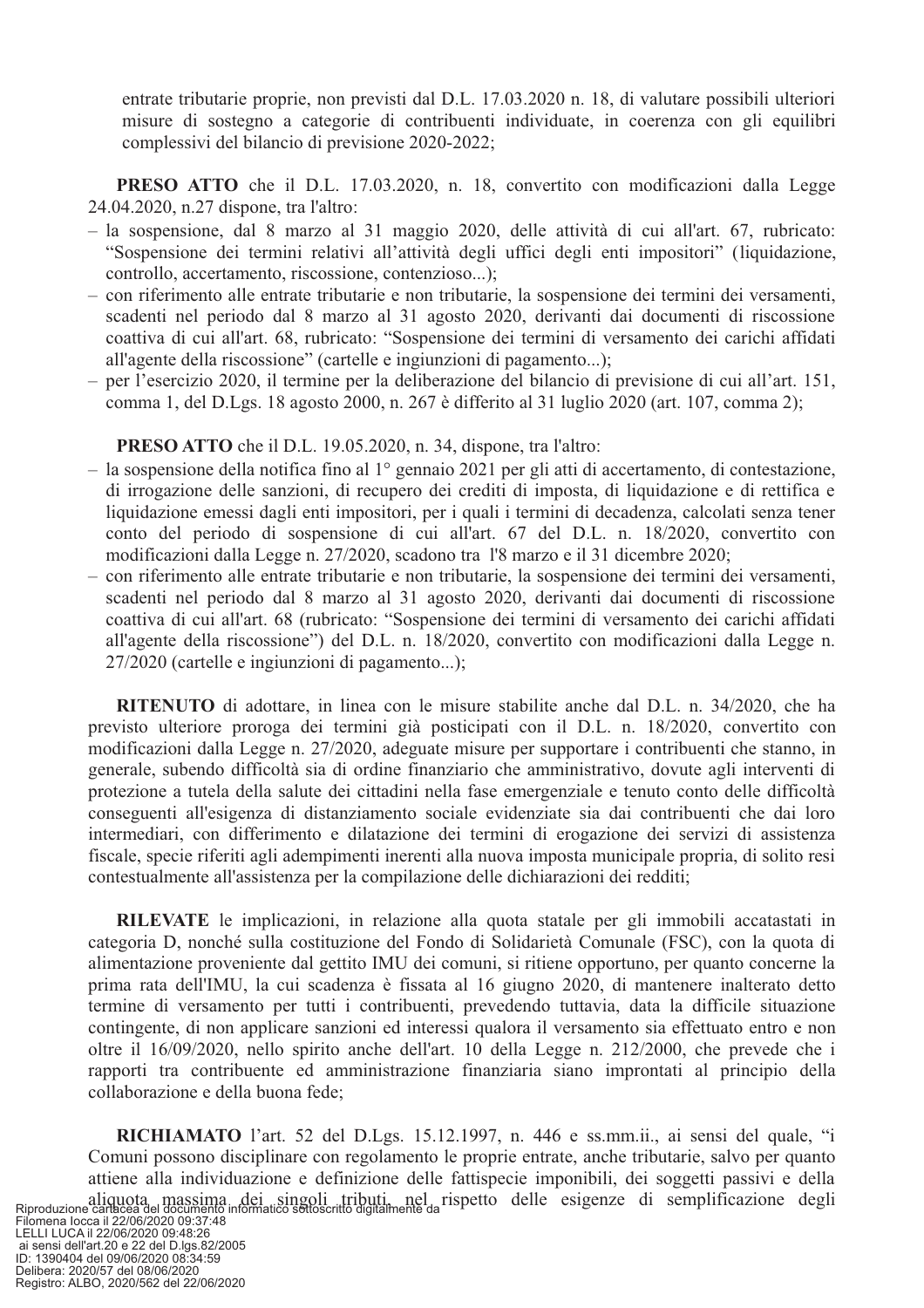adempimenti dei contribuenti. Per quanto non regolamentato si applicano le disposizioni di legge vigenti.";

VISTO l'art. 18, commi 1, 2 e 4, del Regolamento generale delle entrate tributarie comunali. adottato (ex art. 52 del D.Lgs. n. 446/1997) con deliberazione del Consiglio Comunale n. 138 del 17.12.1998 e successive modificazioni, come modificato, a decorrere dal 01.01.2016, con deliberazione del Consiglio Comunale n. 29 del 20.04.2016, in "Regolamento generale delle entrate tributarie comunali e della riscossione delle entrate extratributarie comunali" in base ai quali:

- "con deliberazione della Giunta Comunale, i termini ordinari di versamento delle entrate tributarie possono essere sospesi o differiti per tutti o per determinate categorie di contribuenti, interessati da gravi calamità naturali o da particolari situazioni di disagio economico e individuate con criteri precisati nella deliberazione medesima"; (comma 1)
- "Il Comune può autonomamente stabilire i termini entro i quali devono essere effettuati i versamenti dei singoli tributi"; (comma 4)
- "il funzionario responsabile del tributo può eccezionalmente consentire," "su richiesta dell'interessato in comprovate difficoltà di ordine economico" "e se trattasi di tributi arretrati, il pagamento dei medesimi in rate mensili"; (comma 2)

**RITENUTO** che l'emergenza epidemiologica da COVID-19 in atto sia da considerarsi grave calamità naturale che interessa tutte le categorie di contribuenti e che pertanto, in relazione al D.L. 17.03.2020, n. 18, convertito con modificazioni dalla Legge 24.04.2020, n.27 e al D.L.19.05.2020, n.34, con riferimento alle entrate tributarie e non tributarie, sia potestà della Giunta Comunale esprimersi in materia di differimento e ulteriore sospensione dei termini dei versamenti scadenti nel periodo dal 8 marzo al 31 agosto 2020;

RITENUTO pertanto, in continuità e ad integrazione di quanto disposto con propria precedente deliberazione n. 4 del 23.03.2020, non desumendo nel D.L. n.18/2020, convertito con modificazioni dalla Legge n.27/2020 e nel D.L. n.34/2020, l'espressa sospensione dei versamenti di seguito indicati e l'individuazione del termine entro il quale effettuare i versamenti sospesi, nella considerazione della gravità e difficoltà della situazione contingente, richiamato l'art. 10 della Legge n. 212/2000, di adottare le seguenti specifiche misure, in coerenza con gli equilibri complessivi del bilancio di previsione 2020-2022 :

- 1. stabilire che, ferma restando la scadenza di versamento della prima rata dell'imposta municipale propria (IMU) al 16 giugno 2020, come previsto dall'art.1, comma 762, della Legge n.160/2019, non verranno applicati sanzioni e interessi per versamenti effettuati entro e non oltre il 16 settembre 2020;
- 2. per agevolare l'applicazione dell'art. 181 del D.L. n. 34/2020 e la valutazione di facoltà esercitabili ai sensi dell'art.52 del D.Lgs. n.446/1997, di differire dal 30 aprile 2020 al 31 luglio 2020, per tutte le categorie di contribuenti, il termine di versamento ordinario della tassa occupazione spazi ed aree pubbliche (TOSAP) di cui alla deliberazione della Giunta Comunale n. 17 del 25/02/2020 e già sospeso fino al 30.06.2020 con deliberazione della Giunta Comunale n.34 del 23.03.2020; nel caso di versamenti rateali ex D.Lgs. n. 507/1993, le scadenze vengono fissate al 31/07/2020, 31/10/2020 e 02/12/2020;
- 3. di stabilire che, ferme restando le scadenze di versamento stabilite per ciascun tributo, non verranno applicati sanzioni e interessi per versamenti ordinari effettuati entro e non oltre il 02 dicembre 2020 per i seguenti tributi comunali:
	- 3.1 prima rata della imposta comunale sulla pubblicità di cui alla deliberazione della Giunta Comunale n.16 del 25/02/2020, con scadenza 30 aprile 2020 e già sospeso fino al 30.06.2020 con deliberazione della Giunta Comunale n.34 del 23.03.2020 (inalterato il termine del 30 aprile 2020 per la presentazione della denuncia di cessazione, con effetto dall'anno 2020, con obbligo di rimozione mezzi pubblicitari entro il medesimo termine);

Registro: ALBO, 2020/562 del 22/06/2020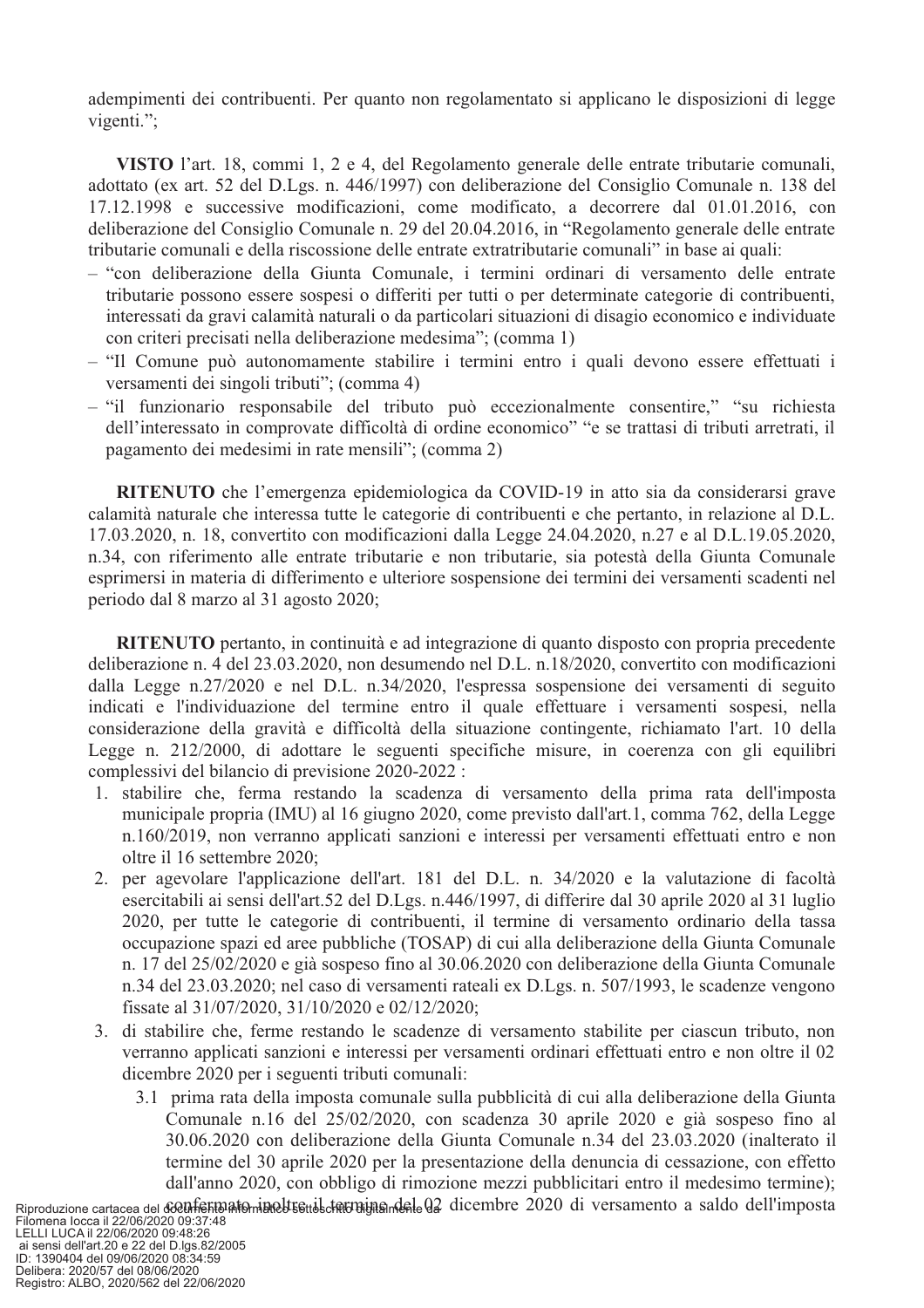comunale sulla pubblicità dovuta per l'intero anno 2020, calcolato sulla base delle tariffe determinate per l'intero anno di imposta 2020 (Allegato A a propria deliberazione n. 16/2020), con conguaglio su quanto già versato per l'anno di imposta;

- 3.2 tassa occupazione spazi ed aree pubbliche di cui alla deliberazione della Giunta Comunale n. 17 del 25/02/2020, con scadenza di versamento ordinaria differita dal 30 aprile al 31 luglio 2020 con il presente atto;
- 4. di sospendere, fino al 02 dicembre 2020, i termini di versamento di tributi comunali riferiti ad annualità pregresse, anche derivanti da provvedimenti di ricalcolo, di accertamento, di dilazione (diversi dagli atti di riscossione coattiva) con scadenza compresa tra l'8 marzo e il 31 agosto 2020;
- 5. di sospendere, fino al 02 dicembre 2020, i termini di versamento di avvisi di pagamento ordinari e/o di sollecito di entrate non tributarie comunali (es. rette servizi educativi-scolastici, ecc.), derivanti da provvedimenti amministrativi, anche di rateazione (diversi dai provvedimenti di riscossione coattiva), con scadenza compresa tra l'8 marzo e il 31 agosto  $2020:$
- 6. autorizzare il funzionario responsabile dei tributi di cui ai precedenti punti 1, 2 e 3.2, 4, nonché il Concessionario del servizio di accertamento e riscossione dell'imposta comunale sulla pubblicità e diritti sulle pubbliche affissioni di cui al precedente punto 3.1, a non applicare sanzione alcuna per i pagamenti effettuati entro il 02 dicembre 2020 dai contribuenti interessati;
- 7. autorizzare i responsabili delle entrate di cui al precedente punto 5, a non applicare interessi moratori per i versamenti effettuati entro il 30 settembre 2020 dagli utenti interessati;
- 8. con riferimento alle entrate tributarie e non tributarie, dare atto che la sospensione dei termini dei versamenti, scadenti nel periodo dall'8 marzo al 31 agosto 2020, derivanti da provvedimenti di riscossione coattiva è disciplinata dall'art.68 del D.L. n.18/2020 convertito con modificazioni dalla Legge n. 27/2020 e dagli artt.152 e 154 del D.L. n.34/2020;
- 9. riservarsi, in relazione ad eventuali provvedimenti legislativi inerenti l'emergenza epidemiologica COVID-19 che amplino la potestà regolamentare dei Comuni in materia di entrate tributarie proprie, non previsti dal D.L. n. 18/2020 convertito con modificazioni dalla Legge n. 27/2020 e dal D.L. n.34/2020, di valutare possibili ulteriori misure di sostegno a categorie di contribuenti individuate, in coerenza con gli equilibri complessivi del bilancio di previsione 2020-2022;

DATO ATTO che, il responsabile del procedimento, individuato nel Responsabile del Settore Risorse e Organismi Partecipati, come previsto nel Piano di Prevenzione della corruzione vigente:

- ha rispettato le varie fasi del procedimento ai sensi della normativa specifica e la rispettiva tempistica;
- ha verificato, nel corso delle diverse fasi del procedimento, l'insussistenza di situazioni di conflitto d'interessi:
- si è attenuto alle misure di prevenzione della corruzione, generali e specifiche, previste nel Piano Triennale di prevenzione della corruzione in vigore presso l'ente;
- ha verificato i presupposti e le ragioni di fatto, oltre che le ragioni giuridiche sottese all'adozione del provvedimento;
- ha verificato la congruità della spesa conseguente al presente provvedimento;

**DATO ATTO CHE** il Responsabile del procedimento, effettuata una prima valutazione tecnica sulla proposta 1390303, ai sensi dell'art. 49 del D.Lgs. 18/8/2000 nr. 267, ha dichiarato che la stessa necessita di parere di regolarità contabile in quanto si verificano riflessi diretti o indiretti sulla situazione economico – finanziaria o sul patrimonio dell'Ente come segue:

trattasi di entrate previste ai competenti categoria, capitoli e articoli di bilancio, il cui gettito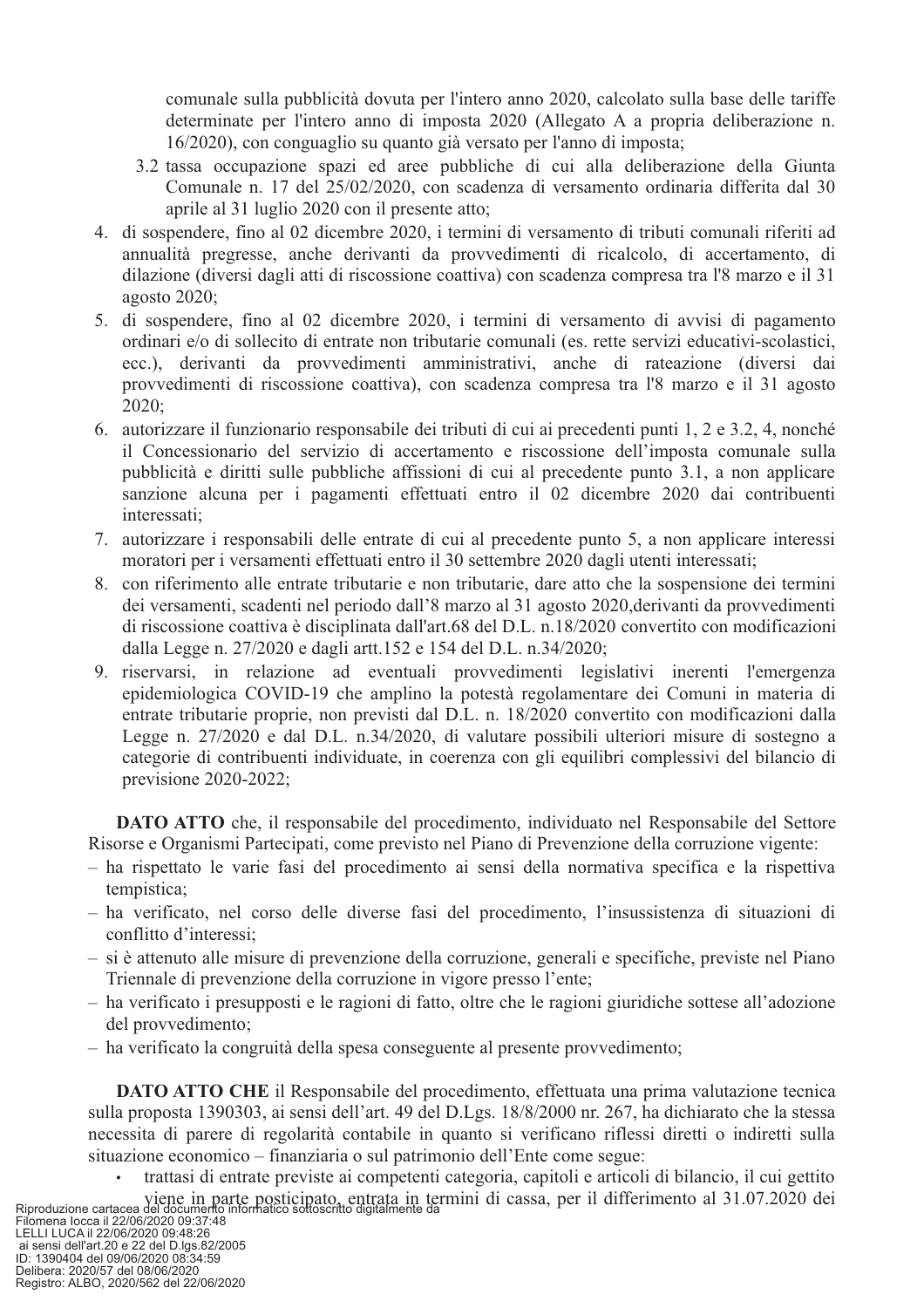termini ordinari di versamento della TOSAP, per la sospensione fino al 16.09.2020 del termini ordinari di versamento della prima rata dell'IMU e sospensione fino al 02.12.2020 dei termini ordinari di versamento di entrate tributarie e non tributarie scadenti nel periodo dall'8 marzo al 31 agosto 2020;

VISTI i pareri favorevoli inseriti nella proposta di delibera con identificativo documento nr. 1390303 ed allegati al presente atto ai sensi dell'art. 49 del T.U. nr. 267/2000;

**CON** votazione così espressa nelle forme di legge:

| presenti nr.   |   |
|----------------|---|
| voti nr.       | 5 |
| favorevoli nr. |   |
| contrari nr.   | 0 |
| astenuti nr.   |   |

#### DELIBERA

per le considerazioni premesse:

- 1. stabilire che, ferma restando la scadenza di versamento della prima rata dell'imposta municipale propria (IMU) al 16 giugno 2020, come previsto dall'art.1, comma 762, della Legge n.160/2019, non verranno applicati sanzioni e interessi per versamenti effettuati entro e non oltre il 16 settembre 2020;
- 2. di differire dal 30 aprile 2020 al 31 luglio 2020, per tutte le categorie di contribuenti, il termine di versamento ordinario della tassa occupazione spazi ed aree pubbliche (TOSAP) di cui alla deliberazione della Giunta Comunale n. 17 del 25/02/2020 e già sospeso fino al 30.06.2020 con deliberazione della Giunta Comunale n.34 del 23.03.2020; nel caso di versamenti rateali ex D.Lgs. n. 507/1993, le scadenze vengono fissate al 31/07/2020, 31/10/2020 e 02/12/2020;
- 3. di stabilire che, ferme restando le scadenze di versamento stabilite per ciascun tributo, non verranno applicati sanzioni e interessi per versamenti ordinari effettuati entro e non oltre il 02 dicembre 2020 per i seguenti tributi comunali:
	- 3.1 prima rata della imposta comunale sulla pubblicità di cui alla deliberazione della Giunta Comunale n.16 del 25/02/2020, con scadenza 30 aprile 2020 e già sospeso fino al 30.06.2020 con deliberazione della Giunta Comunale n.34 del 23.03.2020 (inalterato il termine del 30 aprile 2020 per la presentazione della denuncia di cessazione, con effetto dall'anno 2020, con obbligo di rimozione mezzi pubblicitari entro il medesimo termine); confermato inoltre il termine del 02 dicembre 2020 di versamento a saldo dell'imposta comunale sulla pubblicità dovuta per l'intero anno 2020, calcolato sulla base delle tariffe determinate per l'intero anno di imposta 2020 (Allegato A a propria deliberazione n. 16/2020), con conguaglio su quanto già versato per l'anno di imposta;
	- 3.2 tassa occupazione spazi ed aree pubbliche di cui alla deliberazione della Giunta Comunale n. 17 del 25/02/2020, con scadenza di versamento ordinaria differita dal 30 aprile al 31 luglio 2020 con il presente atto;
- 4. di sospendere, fino al 02 dicembre 2020, i termini di versamento di tributi comunali riferiti ad annualità pregresse, anche derivanti da provvedimenti di ricalcolo, di accertamento, di dilazione (diversi dagli atti di riscossione coattiva) con scadenza compresa tra l'8 marzo e il 31 agosto 2020;
- 5. di sospendere, fino al 02 dicembre 2020, i termini di versamento di avvisi di pagamento ordinari e/o di sollecito di entrate non tributarie comunali (es. rette servizi educativi-scolastici,

Riproduzione cartacea Gelede, documento de prosente dignanti e araministrativi, anche di rateazione (diversi dai Filomena locca il 22/06/2020 09:37:48<br>EELLI LUCA il 22/06/2020 09:37:48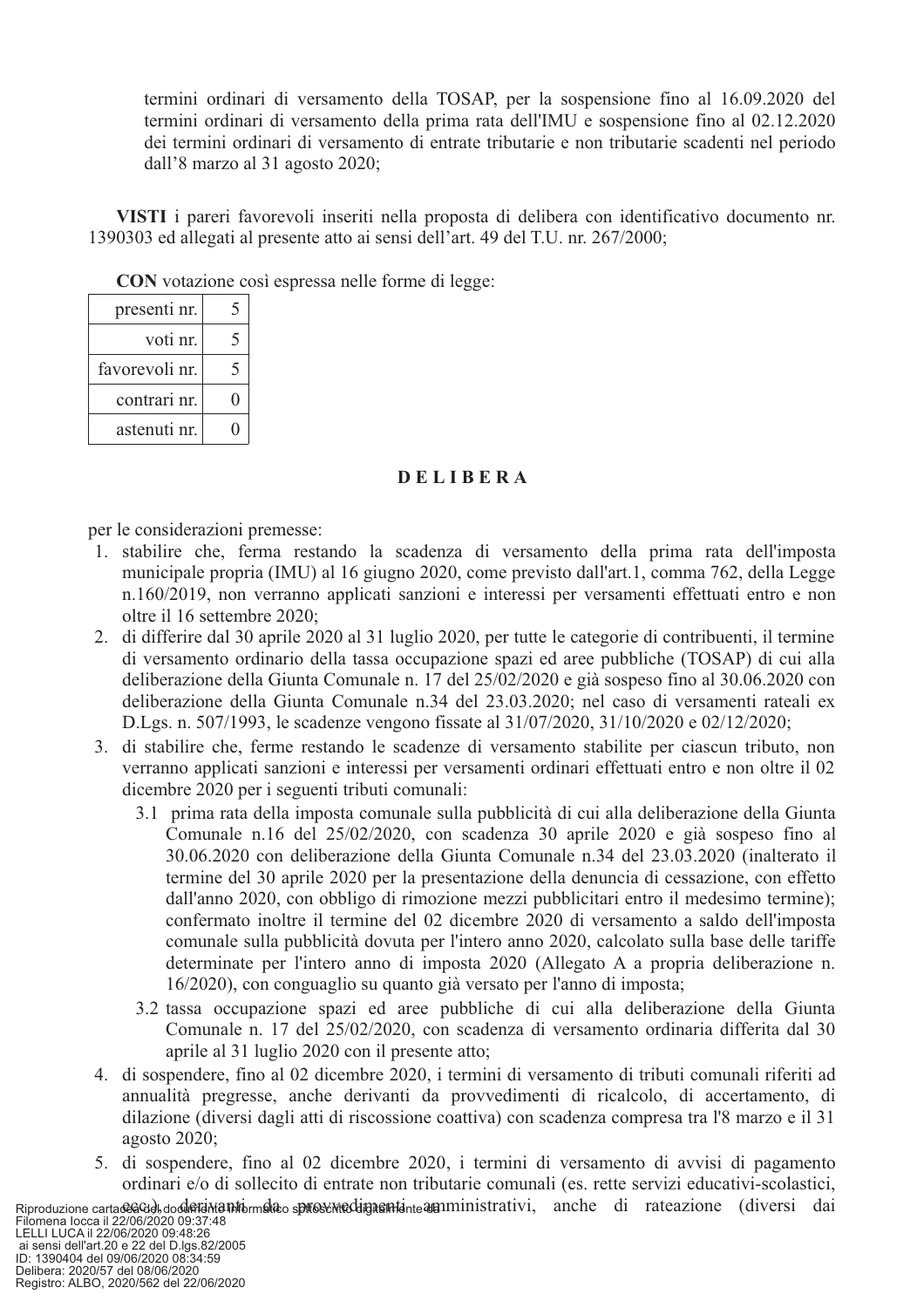provvedimenti di riscossione coattiva), con scadenza compresa tra l'8 marzo e il 31 agosto 2020;

- 6. autorizzare il funzionario responsabile dei tributi di cui ai precedenti punti 1, 2 e 3.2, 4, nonché il Concessionario del servizio di accertamento e riscossione dell'imposta comunale sulla pubblicità e diritti sulle pubbliche affissioni di cui al precedente punto 3.1, a non applicare sanzione alcuna per i pagamenti effettuati entro il 02 dicembre 2020 dai contribuenti interessati;
- 7. autorizzare i responsabili delle entrate di cui al precedente punto 5, a non applicare interessi moratori per i versamenti effettuati entro il 02 dicembre 2020 dagli utenti interessati;
- 8. con riferimento alle entrate tributarie e non tributarie, dare atto che la sospensione dei termini dei versamenti, scadenti nel periodo dall'8 marzo al 31 agosto 2020, derivanti da provvedimenti di riscossione coattiva è disciplinata dall'art. 68 del D.L. n. 18/2020 convertito con modificazioni dalla Legge n. 27/2020 e dagli artt.152 e 154 del D.L. n.34/2020;
- 9. riservarsi, in relazione ad eventuali provvedimenti legislativi inerenti l'emergenza epidemiologica COVID-19 che amplino la potestà regolamentare dei Comuni in materia di entrate tributarie proprie, non previsti dal D.L. n. 18/2020 convertito con modificazioni dalla Legge n. 27/2020 e dal D.L. n.34/2020, di valutare possibili ulteriori misure di sostegno a categorie di contribuenti individuate, in coerenza con gli equilibri complessivi del bilancio di previsione 2020-2022;
- 10. di disporre che il presente provvedimento venga pubblicato nel sito istituzionale del Comune;
- 11. di disporre l'inoltro di copia della presente deliberazione (allegato incluso):
	- 11.1 a I.C.A. s.r.l., Concessionario del servizio delle Pubbliche Affissioni, dell'accertamento e riscossione dell'Imposta Comunale sulla Pubblicità e del Diritto sulle Pubbliche Affissioni;
	- 11.2 al Ministero dell'Economia e delle Finanze Dipartimento delle Finanze, ai sensi dell'art. 13, commi 13-bis e 15, del D.L. n. 201 del 2011, convertito con modificazioni dalla Legge n. 214/2011 e s.m.i.

**SUCCESSIVAMENTE**, con separata e palese votazione, il cui esito è riportato in calce, la presente deliberazione viene dichiarata immediatamente eseguibile ai sensi e per gli effetti di cui all'art. 134, comma 4, del D.Lgs. nr. 267 del 18.08.2000:

| presenti nr.   |   |
|----------------|---|
| voti nr.       |   |
| favorevoli nr. | 5 |
| contrari nr.   |   |
| astenuti nr.   |   |

Per tutta la durata della seduta non si sono verificati problemi di connessione.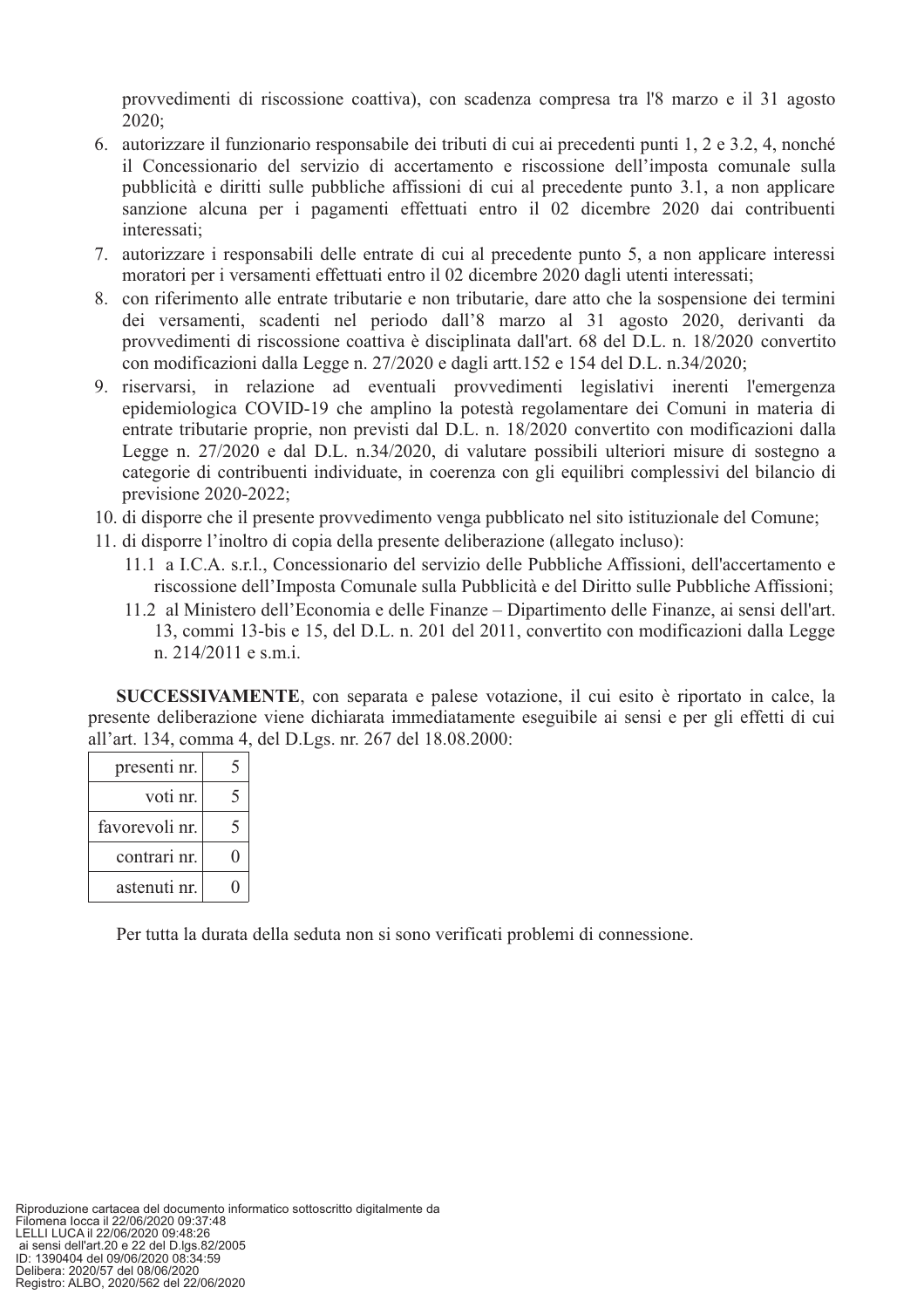

Letto, approvato e sottoscritto.

Il Presidente LELLI LUCA Il Segretario Generale Dr.ssa Filomena Iocca

Riproduzione cartacea del documento informatico sottoscritto digitalmente da<br>Filomena locca il 22/06/2020 09:37:48<br>LELLI LUCA il 22/06/2020 09:48:26<br>ai sensi dell'art.20 e 22 del D.lgs.82/2005<br>ID: 1390404 del 09/06/2020 08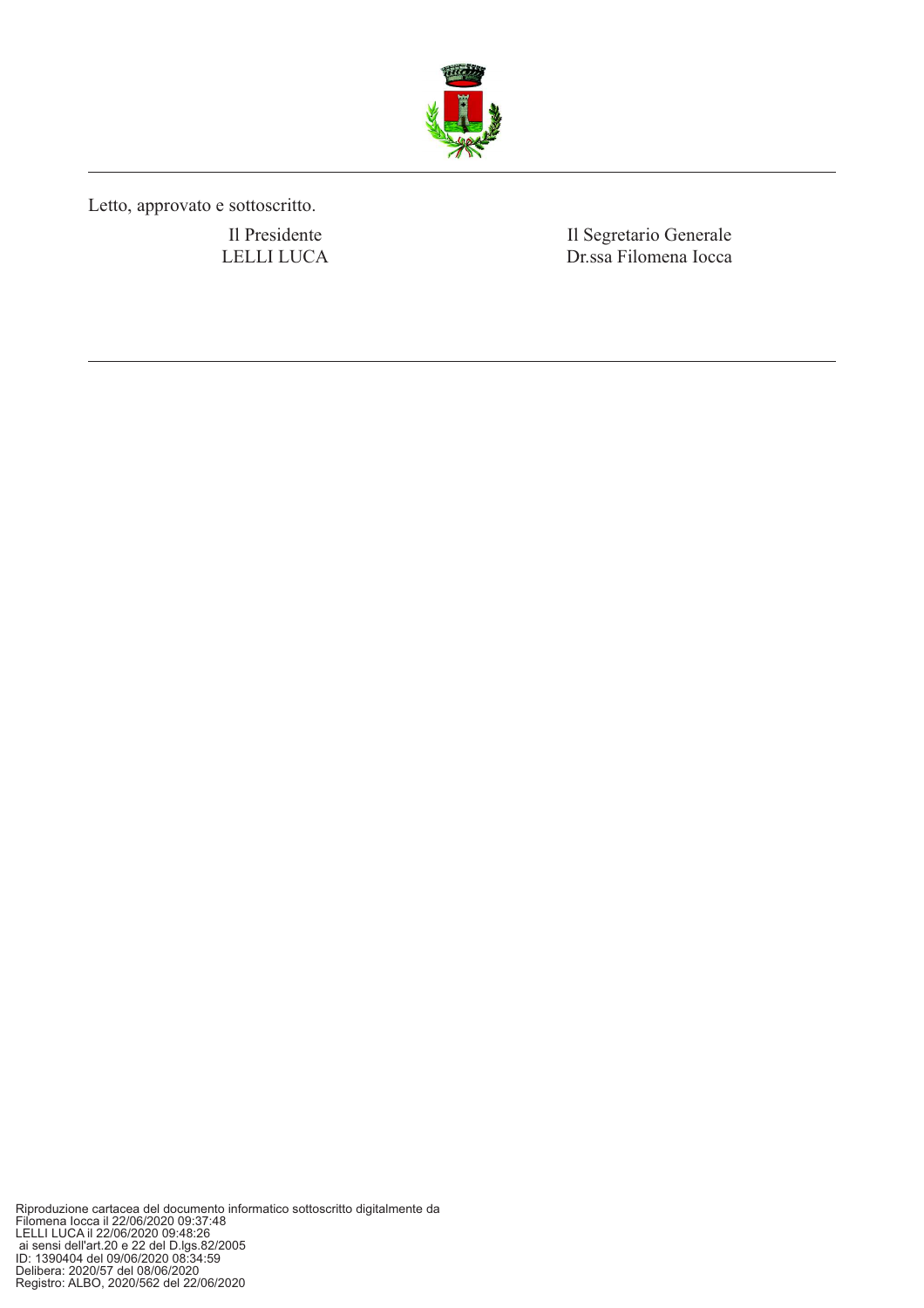#### PROPOSTA DI DELIBERAZIONE GIUNTA COMUNALE **IDENTIFICATIVO DOCUMENTO:1390303**

#### OGGETTO: EMERGENZA EPIDEMIOLOGICA DA COVID-19 - ULTERIORI MISURE IN MATERIA DI ENTRATE TRIBUTARIE E NON TRIBUTARIE COMUNALI.

#### **IL RESPONSABILE SETTORE RISORSE E ORGANISMI PARTECIPATI**

Ai sensi dell'art. 49 del D.Lgs. nr. 267 del 18.08.2000, esprime parere favorevole in ordine alla regolarità tecnica della proposta di deliberazione di cui all'oggetto.

Addi: 08/06/2020

### IL RESPONSABILE SETTORE RISORSE E ORGANISMI PARTECIPATI

(Marisa Antico)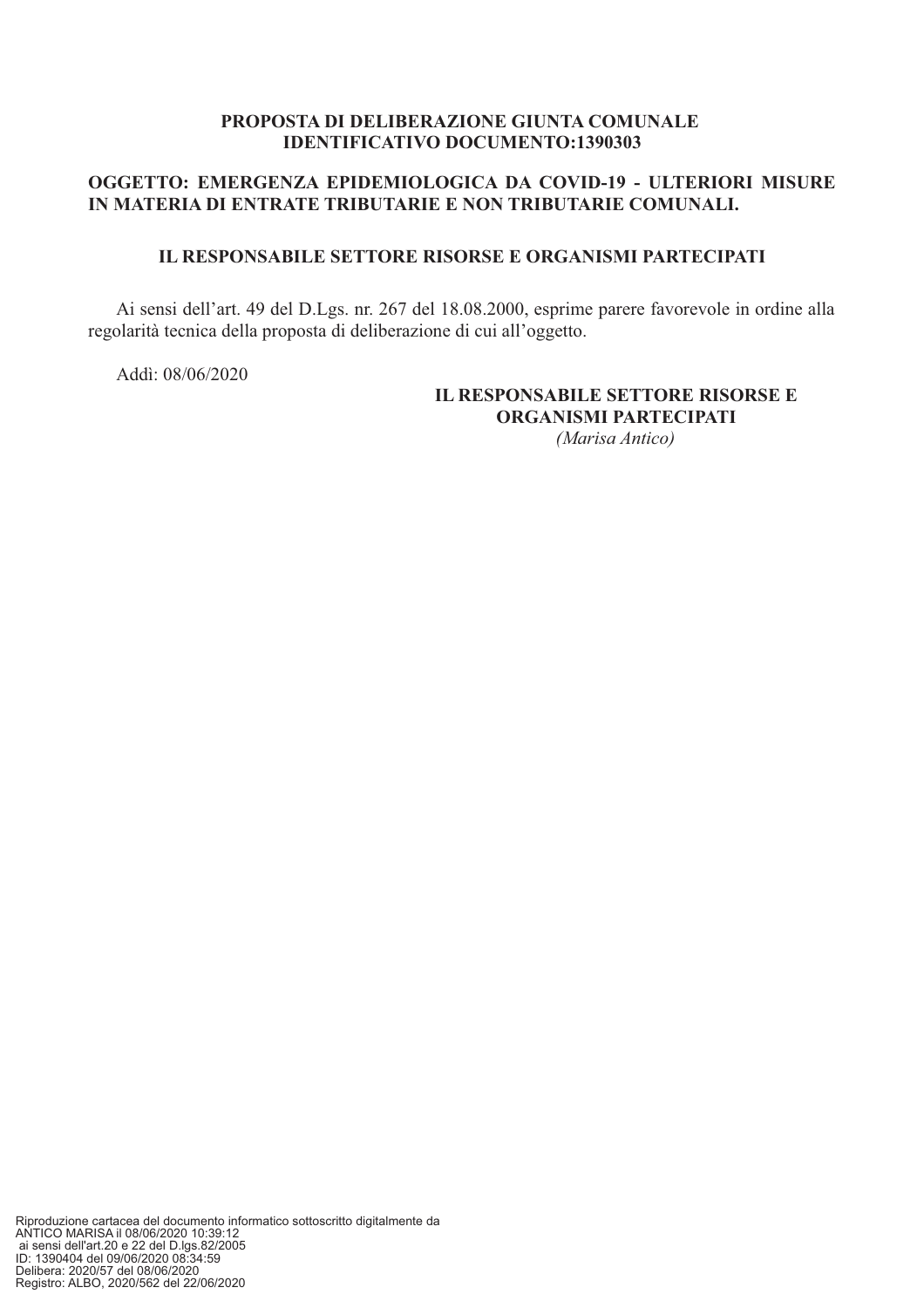#### PROPOSTA DI DELIBERAZIONE GIUNTA COMUNALE **IDENTIFICATIVO DOCUMENTO:1390303**

#### OGGETTO: EMERGENZA EPIDEMIOLOGICA DA COVID-19 - ULTERIORI MISURE IN MATERIA DI ENTRATE TRIBUTARIE E NON TRIBUTARIE COMUNALI.

#### **IL RESPONSABILE DEL SERVIZIO FINANZIARIO**

Ai sensi dell'art. 49 del D.Lgs. nr. 267 del 18.08.2000, esprime parere favorevole in ordine alla regolarità contabile della proposta di deliberazione di cui all'oggetto.

Addi: 08/06/2020

#### **IL RESPONSABILE DEL SERVIZIO FINANZIARIO** (Rag. Marzia D'Aurelio)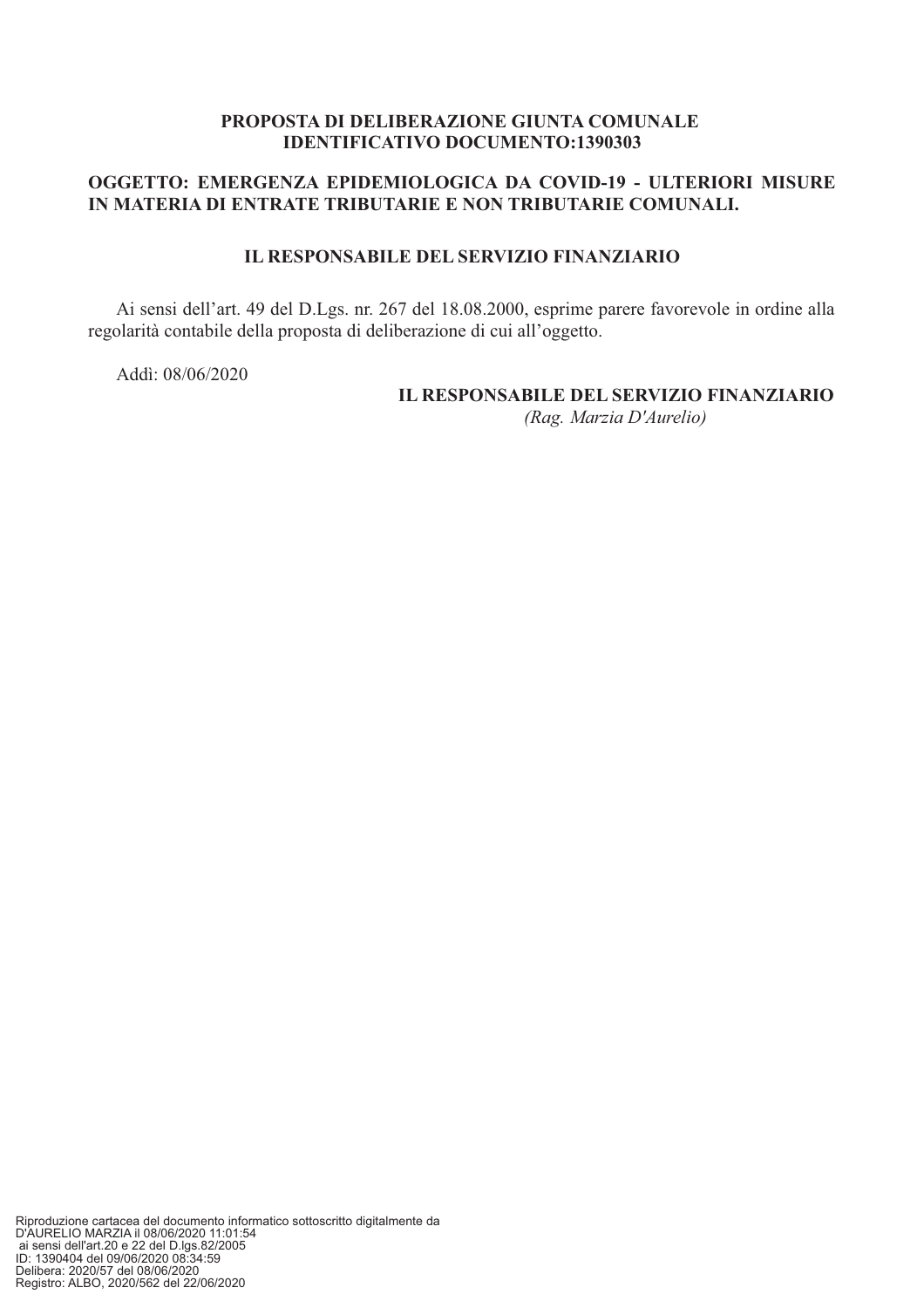

#### **Comune di Ozzano dell'Emilia Città Metropolitana di Bologna**

La deliberazione di Giunta Comunale num. 2020/57 del 08.06.2020 è stata trasmessa ai Signori Capigruppo consiliari con P.G. num 15685 del 22.06.2020, come prescritto dall'art. 125 del D.Lgs. nr. 267 del 18.08.2000;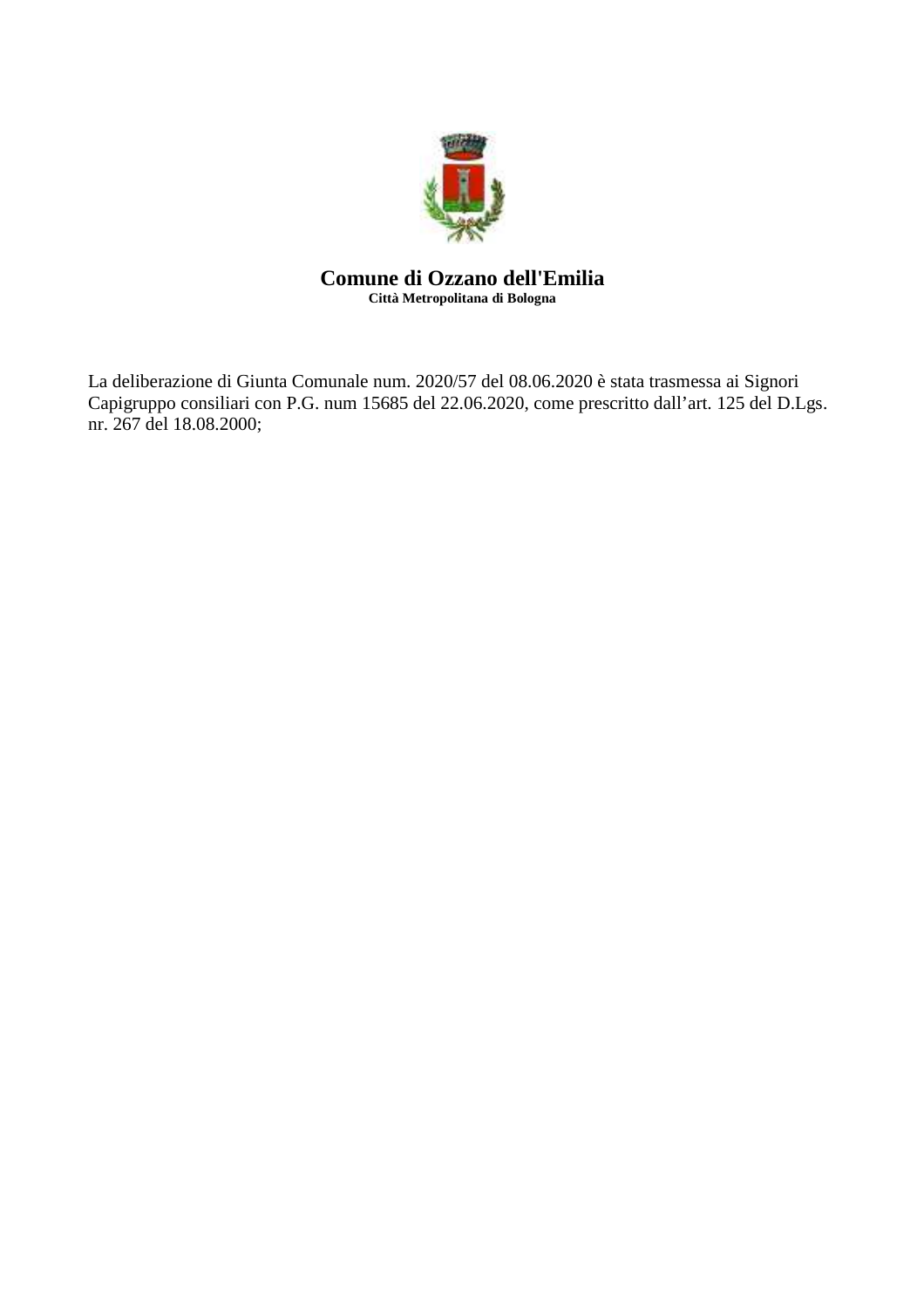

## **Comune di Ozzano dell'Emilia**

La deliberazione Giunta Comunale num. 2020/57 del 08.06.2020 è divenuta esecutiva il 08.06.2020 in quanto dichiarata immediatamente eseguibile, ai sensi e per gli effetti dell'art. 134 - comma 4 del D.Lgs. nr. 267 del 18.08.2000.